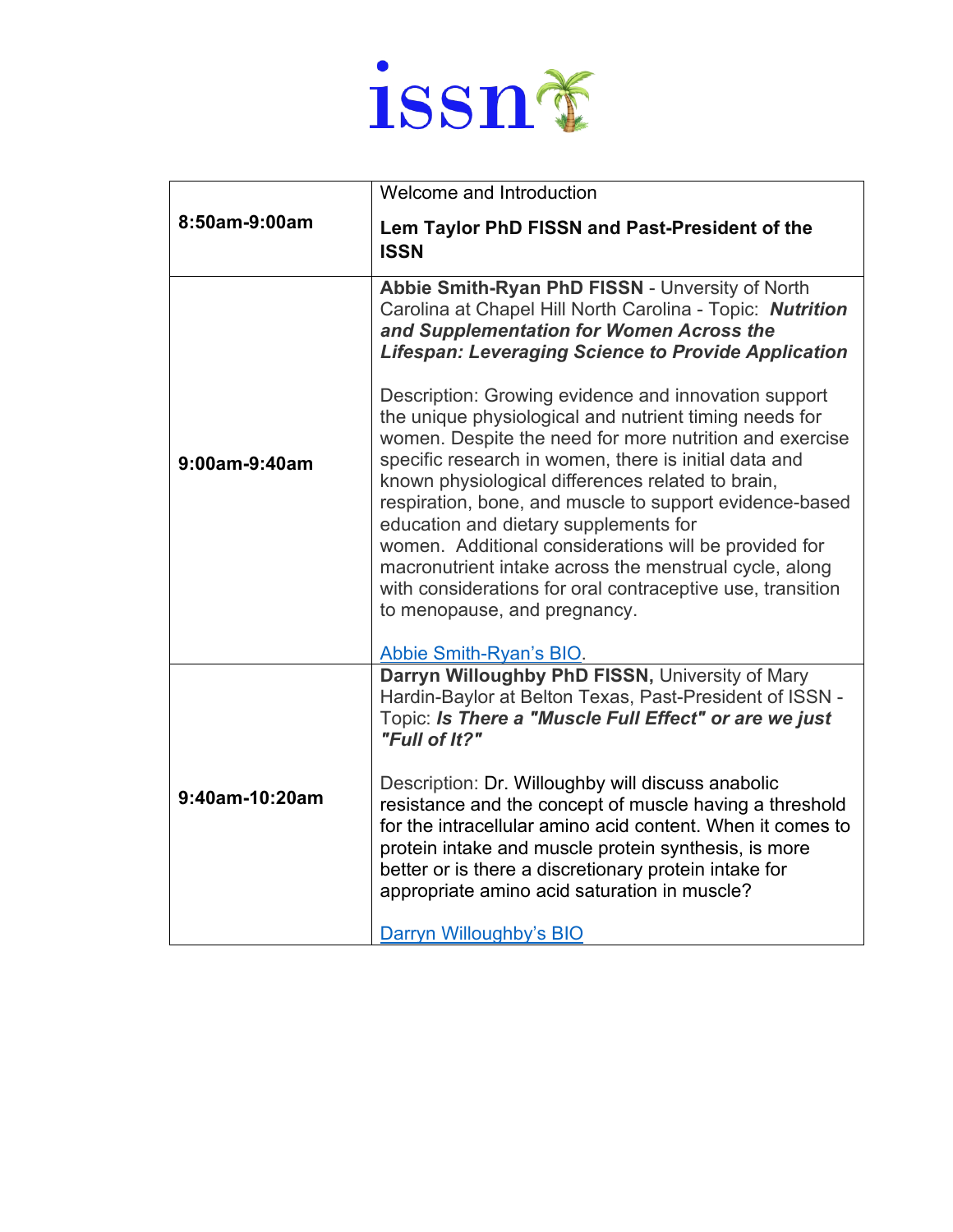

| 20 min coffee break      |                                                                                                                                                                                                                                                                                                                                                                                                                                                                                                                                        |
|--------------------------|----------------------------------------------------------------------------------------------------------------------------------------------------------------------------------------------------------------------------------------------------------------------------------------------------------------------------------------------------------------------------------------------------------------------------------------------------------------------------------------------------------------------------------------|
|                          | Jose Antonio PhD, Nova Southeastern University at<br>Davie Florida, CEO and Co-Founder of the ISSN -<br>Topic: Brains and Brawn - Sports Nutrition Above and<br><b>Below the Neck</b>                                                                                                                                                                                                                                                                                                                                                  |
| 10:40am-11:10am          | Description: Jose Antonio will cover a variety of topics<br>related to sports science and nutrition. These are original<br>investigations from his research team at Nova<br>Southeastern University. Story #1 - Genes or calories -<br>and the winner is? Story #2 - Fight club - you gotta do<br>what you gotta do. Story $#3 - NFL$ and women: no, we<br>are not talking football. Story $#4 -$ Are men wimpy when<br>it comes to pain? Story $#5 - You$ can't fool evolution.<br>BIO: Jose Antonio PhD is the CEO and Co-Founder of |
|                          | the ISSN<br>Lunch and Networking                                                                                                                                                                                                                                                                                                                                                                                                                                                                                                       |
| Lunch<br>11:10am-12:45pm |                                                                                                                                                                                                                                                                                                                                                                                                                                                                                                                                        |
| 12:45pm-1:25pm           | <b>Michael Ormsbee PhD FISSN, Florida State University</b><br>at Tallahassee Florida - Topic: Normal Weight Obesity:<br>Can you be Skinny and Fat?                                                                                                                                                                                                                                                                                                                                                                                     |
|                          | <b>Michael Ormsbee's BIO</b>                                                                                                                                                                                                                                                                                                                                                                                                                                                                                                           |